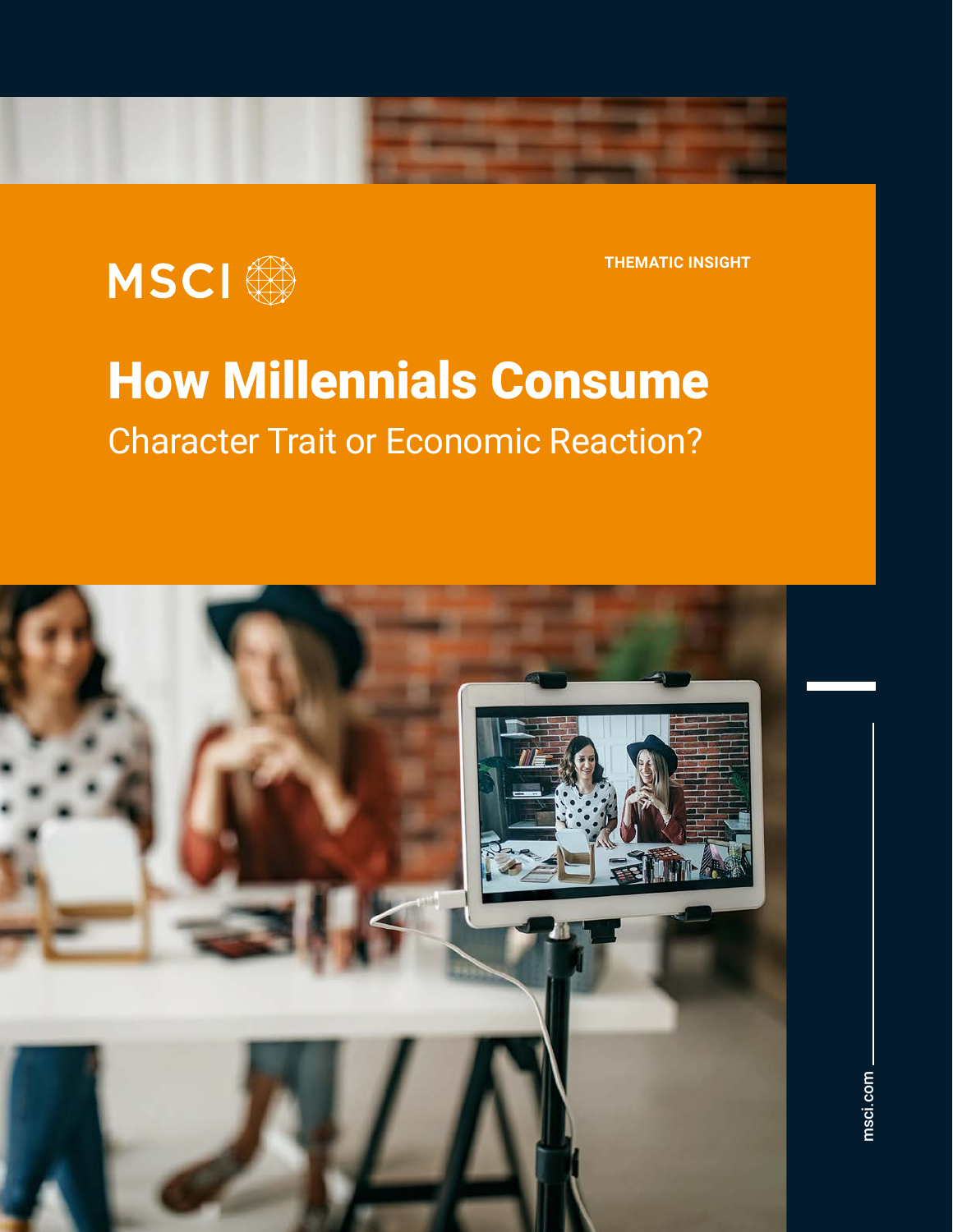- Who are the Millennials? 04
- 05 Are Millennials 'lost' ... or simply finding themselves?
- 94 Who are the Millennials?<br>
10 Are Millennials 'lost' ... or simply f<br>
10 Are Millennials closer to finding t<br>
11 The final hurdle: getting through 10 Are Millennials closer to finding themselves despite the pandemic?
- 11 The final hurdle: getting through the pandemic
- 13 A Millennials outlook



# Contents **Contents**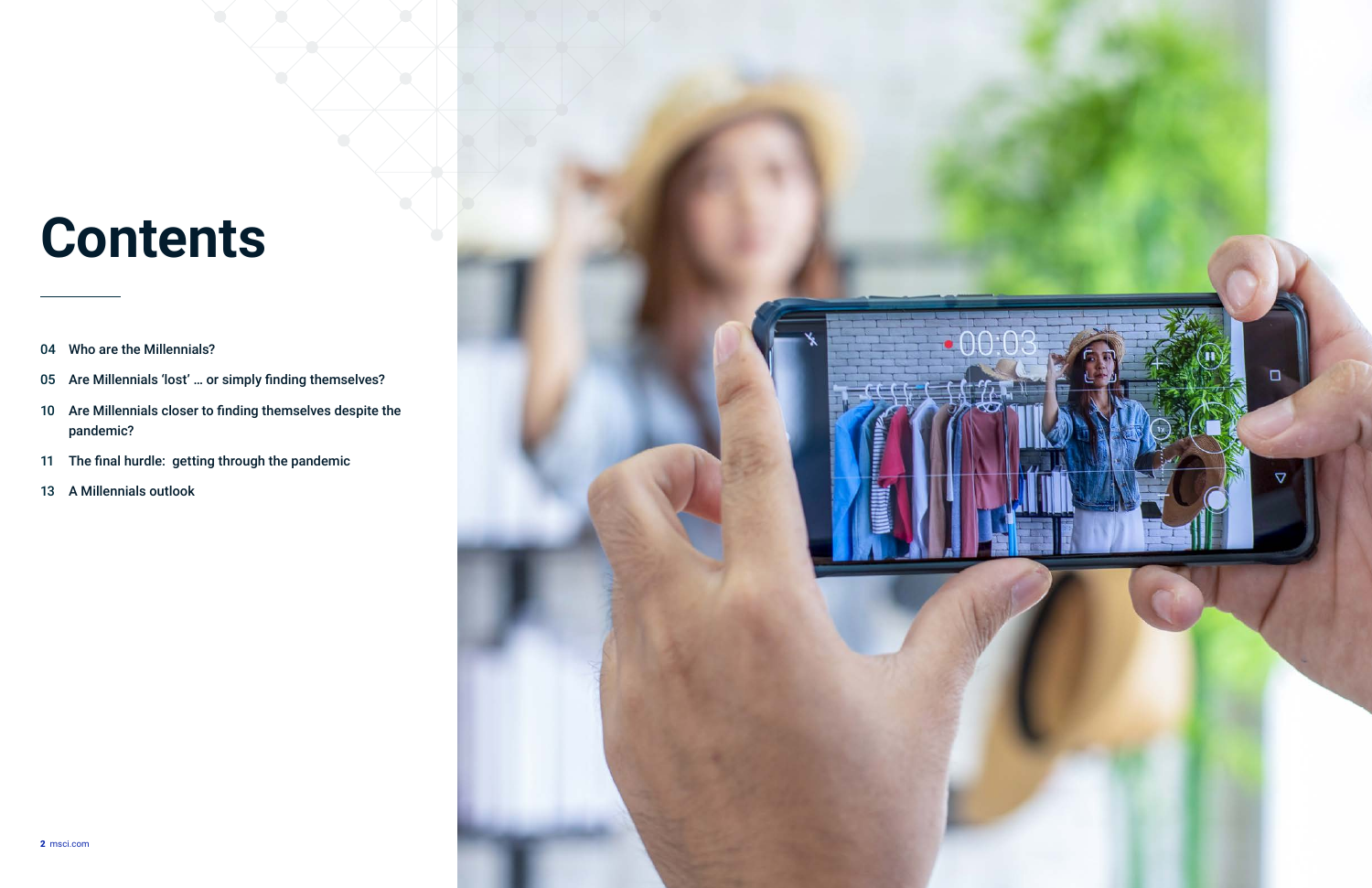Many a facetious label has been pinned on the generation born between 1981 and 1996, a cohort between 25 and 40 years old today known as the Millennials: *The "lost" generation, broke, indebted, living off their parents, commitmentphobic, and brand-name-obsessed.*

How real are these derogatory labels? And for the ones that hold true, do they reflect character traits or are they rational economic responses to the environment that Millennials face? If character traits and generational preferences, Millennials could carry current habits into retirement and old age.

# Who are the **Millennials?**

# Are Millennials 'lost'… **or simply finding**  However, looking at the data with some **themselves?**

Millennials entered the labor force in one of the worst recent periods for economic prosperity. As a simple illustration, let's construct an index. Let's call it the "Prosperity Index" (constructed as the difference between two times economic growth less the sum of inflation and the unemployment rate).<sup>1</sup> The higher the sum, in theory, the better the economic conditions for income and financial stability for the average household.

careful analysis suggests that the choices Millennials have made to date can be attributed mostly to the economic environment. Moreover, as we will review, evidence from just before the COVID pandemic and developments over the last year suggest that Millennials may come out of the pandemic in better shape than many might have predicted.

### **Exhibit 1: Prosperity Index and Labor Force Entry, 1955-2020**

Source: Talking Heads Macro, St. Louis Federal Reserve - FRED

1 This term is usually referred to as the "misery index," first created by U.S. economist Arthur Okun.



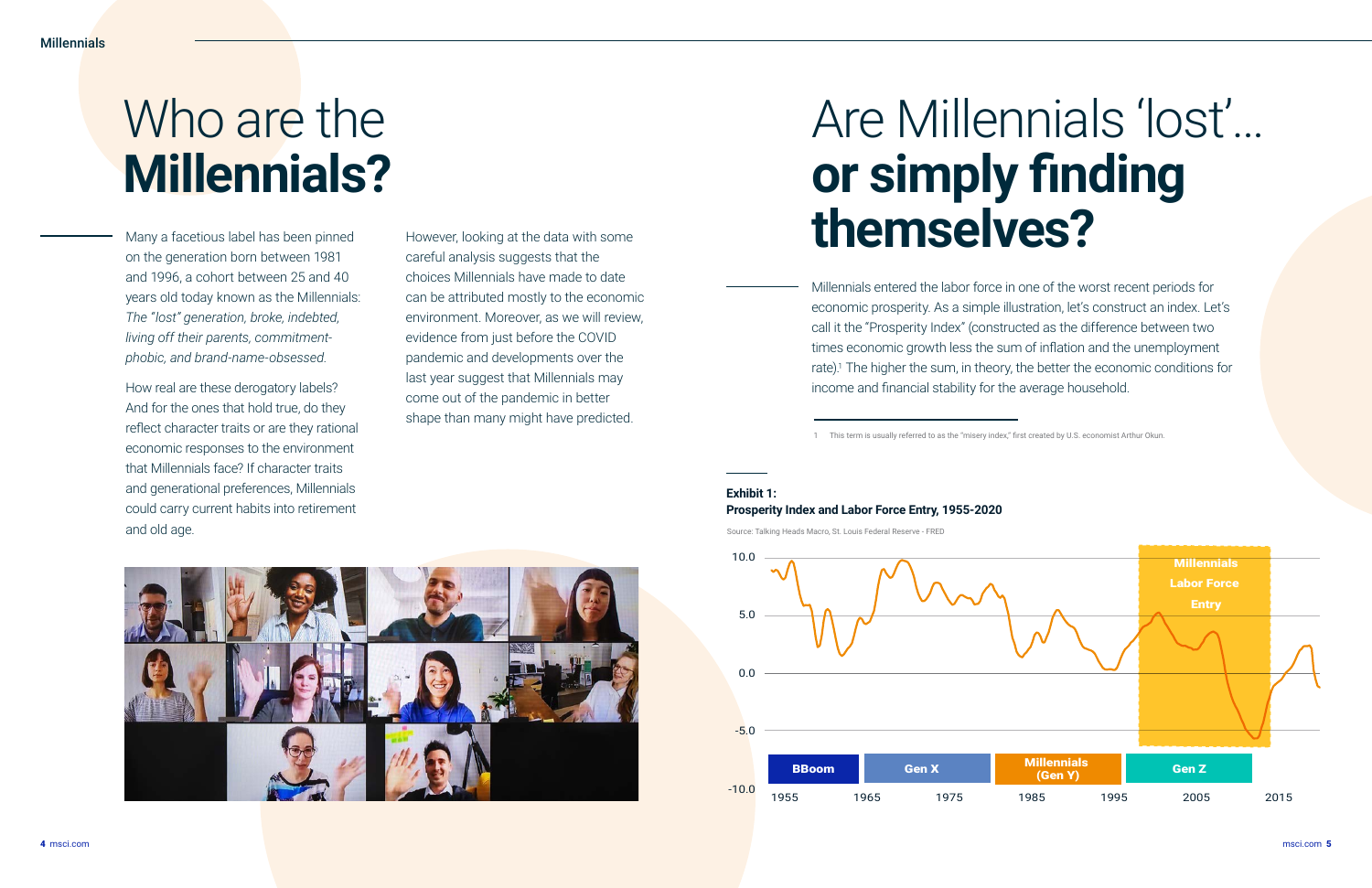- 
- 
- 
- 

- 
- 
- 
- 

- 
- 



probability of employment and a lower upc<br>starting salary – that much is natural. In the limit of the much is natural. The Institute for Fiscal Studies in the U.K. Mill<br>found in a 2017 study that even five years with<br>after A weak economy generates a lower probability of employment and a lower starting salary  $-$  that much is natural. The Institute for Fiscal Studies in the U.K. found in a 2017 study that even five years after entering the labor force during a recession, the average negative impact on pretax income of young adults is 4%, or about GBP 1,100.² These effects disappear only after a further five years. In other words, it takes a decade to recover from a bad entry point.

### **Entering the labor force in a weak economy can leave "scars" still visible after five years.**

disappear only after a furt<br>other words, it takes a dec<br>from a bad entry point.<br>Millennials, compared with<br>generations, faced particul<br>economic conditions upor Millennials, compared with other generations, faced particularly difficult economic conditions upon their entry into the labor force. Some of the graduates from the Baby Boomers and Generation X entered the labor force during the recessions of the 1980s and '90s (you can see the prosperity index dips during those periods in Exhibit 1), but the dip in prosperity was short-lived. That meant the majority of Baby Boomers and Generation X faced fairly benign economic conditions upon entering the labor market. Millennials, on the other hand, faced a precipitous decline in prosperity: Those years were the only time since 1955 that this index has gone (deep) into negative territory.

### **An expensive exit from college, but still a worthwhile investment?**

Frances, and to do so for longer than<br>
cated peers. Pew Research Center<br>
ed that, for any generation, those<br>
e degree are more likely than the<br>
d to live with their parents during<br>
d. For Millennials, that difference is<br>
w There's more evidence for the "insurance" theory as well. That is, the lower one's education level, the greater the probability of a young graduate having to live with their parents, and to do so for longer than their higher-educated peers. Pew Research Center in 2019 suggested that, for any generation, those without a college degree are more likely than the college-educated to live with their parents during young adulthood. For Millennials, that difference is almost twice as wide: Almost a fifth of Millennials who have just a high school degree are likely to live with their parents, as opposed to a tenth for those with a college degree.

For Millennials, the tough labor market was combined with financial obligations upon leaving college. The absolute numbers are interesting: Nearly 15 million Millennials have student debt, compared with 14.2 million Gen Xers older than them and 7.8 million Gen Zers born afterward, even if the average student debt load is slightly lower than that of Generation X.<sup>3</sup> On the other hand, Millennials' lack of housing or consumption-related debt is a huge point in their favor, something that we will return to later.

is, as opposed to a tenth for those<br>egree.<br>**-phobic or playing it safe?**<br>nolds, buying a house is the biggest<br>punting financial securities) we will For most households, buying a house is the biggest purchase (not counting financial securities) we will make in our lives, while getting married and having children are, for many, some of life's biggest potential commitments. If the economic uncertainty is serious enough for some Millennials to break social norms and stay with their parents, then it is plausible that such large economic and emotional commitments also be postponed.

### **Living off their parents, or "buying" rational economic insurance?**

Living with their parents and marrying later, as well as waiting longer to have children (Exhibit 2) may all be rational responses to the tougher economic circumstances that Millennials faced early on. 4

If we consider the income of the entire family unit, then the case for staying with their parents longer can make sense. Collectively, the income of parents and their adult children living with them did not show any decline in Institute for Fiscal Studies (IFS) research for the U.K. 5 That's easy to understand when considering that a large part of the adult children's

disposable income that might normally go toward paying rent or making mortgage payments potentially can be saved while living with their parents.

### **Commitment-phobic or playing it safe?**

However, there is some evidence from around the world that the trend of having children later started well before Millennials were born.

<sup>2</sup> Cribb, Jonathan, Hood, Andrew, and Joyce, Robert. 2017. "Entering the Labour Market in a Weak Economy: Scarring and Insurance." IFS Working Paper W17/27.

Bialik, Kristen and Fry, Richard. 2019. "Millennial Life: How Young Adulthood Today Compares With Prior Generations." Pew Research Center, Feb. 14, 2019.

<sup>3</sup> Hanson, Melanie. 2021. "Student Loan Debt by Generation."Educationdata.org.

<sup>5</sup> For example, the U.K. study by Institute for Fiscal Studies: "Living Standards, Poverty and Inequality in the UK: 2019."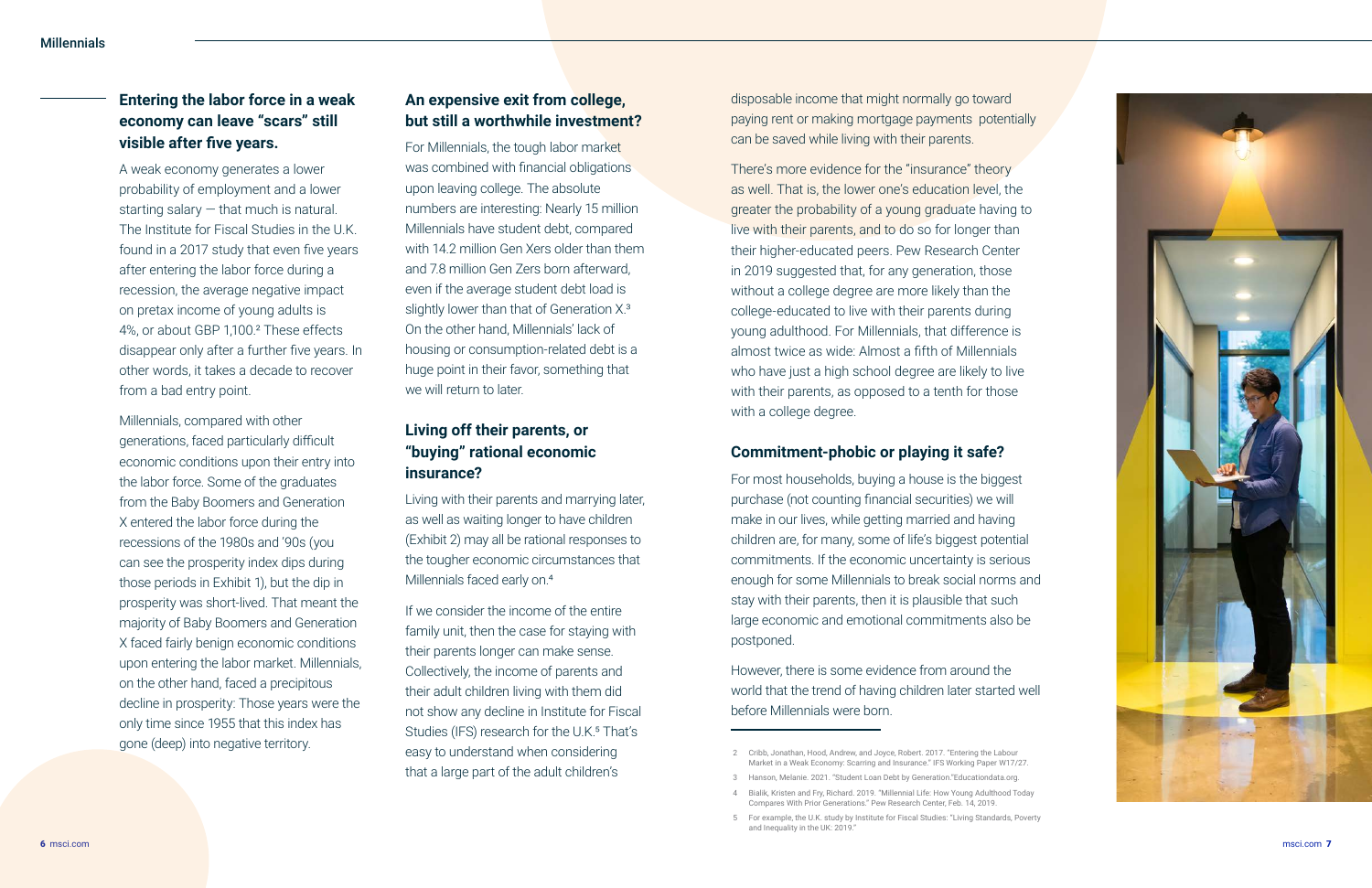Exhibit 2 shows that women have had later and later births from the 1980s right through the last decade, and not just in the U.S. but across the advanced economies. While Millennials have started families later, they don't seem to be the only generation to have made that choice. What's more, it isn't just the U.S. to which this trend applies. In other words, some of the trends attributed to Millennials may be longer-term dynamics and not purely Millennial-specific characteristics.

generations only afford at higher levels of income that usually come later in adulthood. Accordingly, Millennials have made their mark on all kinds of consumer goods. Private banking group Pictet's Wealth Management arm argued in 2018 that the effects of Millennials' consumption patterns have been felt concretely.<sup>6</sup>

### **Love brands, hate cars? Yes and no …**

Without the responsibility of directing disposable income toward rent or mortgage payments, Millennials have had access to early "conspicuous" consumption in a way that other

### **Exhibit 2:**

### **Mean Age of Women at the Birth of Their First Child**

Source: Talking Heads Macro, national sources



In contrast, Millennials seem to prefer alternative modes of transportation over buying cars… or do they? A Goldman Sachs survey of Millennials said only 15% think car ownership is "really important," while a further 25% said it is "important, but not a big priority."7 However, another 25% are "indifferent" to car ownership and a further 30% do not intend to purchase one. However, research from Massachusetts Institute of Technology (MIT) suggested that when one accounted for

"Consumption Patterns Are Changing with Younger Generations." 2018. Pictet Wealth Management, 2018.

- 7 "Millennials: Coming of Age." 2021. Goldman Sachs, 2021.
- Knittel, Christopher R. and Murphy, Elizabeth. 2019. "Generational Trends in Vehicle Ownership and Use: Are Millennials Any Different?" CEEPR Working Paper 2019-006, MIT.
- 9 Deloitte Global Millennial Survey 2019.

differences in lifestyles, Millennials actually drove more than Baby Boomers.<sup>8</sup> Millennials tend to be urban (in part because higher urban wages can help pay off their student debt faster) and have lower incomes earlier in their careers and start families later in life, as discussed. Christopher R. Knittel, a professor of Applied Economics at the MIT Sloan School of Management, writes that, "While Millennial vehicle ownership and use may be lower early on in life, these differences are only temporary and, in fact, lifetime vehicle use is likely to be greater." economic and social commitments earlier in life. The potential good news? This generation's long shadow of difficult entry into the labor force seems to be passing. Millennials already are showing better income trends (Pew Research Center, 2019) and more ambitious spending patterns (National Association of Realtors, 2021). What's more, less traditional lifestyle choices, like living with their parents for longer and marrying later, have allowed Millennials to reduce expenses and set themselves up for the stage of life they're now entering.

In summary, faced with such generational economic headwinds, Millennials seem to have moved away from historically conventional lifestyles, certainly in the U.S. and globally for some trends.9 That shift points to a reduced ability and/or willingness to take on significant

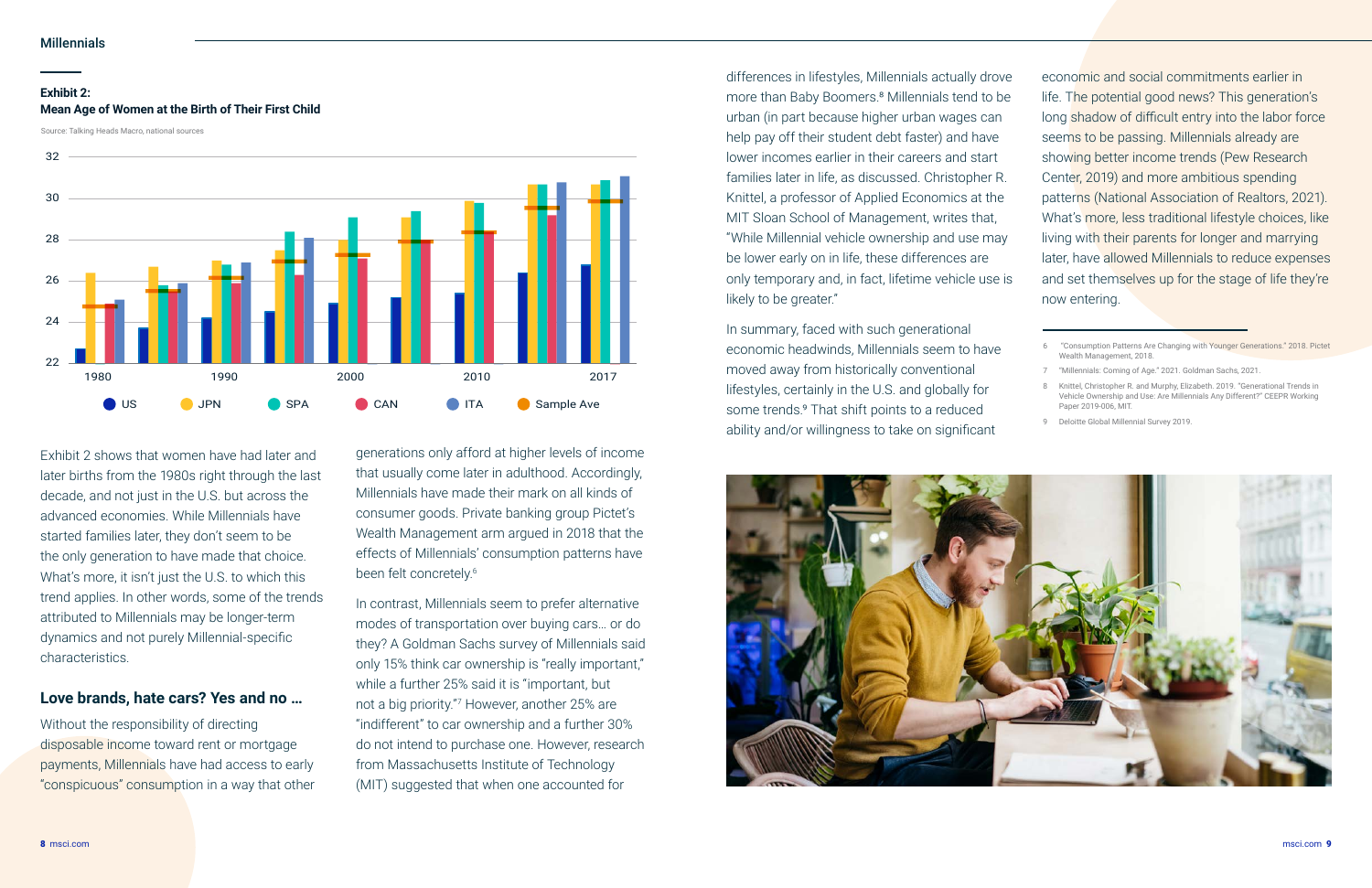The St. Louis Federal Reserve recently reported that the "wealth deficit" that Millennials have faced over the last decade is narrowing sharply, though not equally among all racial groups and ethnicities.<sup>10</sup>

Many of those economic headwinds may be abating, at least for a substantial portion of the Millennial generation.

In the year to July 2020, Millennials accounted for the biggest share of U.S. homebuyers (37%), greater than Gen Xers (24%) and Baby Boomers (32%), according to the National Association of Realtors.<sup>11</sup>

> Note: Shutdown sectors included nonfood retail, restaurants and hotels, passenger transport, personal services, and arts and leisure services  $-$  excluding self-employed participants.

No one was immune from the pandemic's economic and social damage but Millennials had built up protection from the pandemic in (at least) two ways. First, like every other recession or crisis, those who are better-educated have been far better-protected from economic headwinds.12 Millennials fit this bill, outpacing all other generations when it comes to education levels.13 Second, the typical age profile of those at risk of job or income loss means that it is Gen Z, rather than Millennials, that was most exposed in this way during the pandemic. For example, data from the Labour Force Survey in the U.K. suggests that those aged 25-44 (Millennials are in the 25-40 range now) account for a much smaller share of total employees than does Gen Z (those younger than 25).

<sup>11</sup> National Association of Realtors Research Group. 2021. "2021 Home Buyers and Sellers Generational Trend Report," March 2021.



## Are Millennials closer to finding themselves **despite the pandemic?**

## **The final hurdle:**  getting through the pandemic

### **Exhibit 3: Millennials, Now Between 25 to 40 Years of Age, May Have Been Less Exposed to Sectors Shut Down During the Pandemic**

Source: Institute for Fiscal Studies, U.K.



<sup>12</sup> See (i) Daly, Mary, Jackson, Osborne, and Valetta, Robert. 2007. "Educational Attainment, Unemployment, and Wage Inflation." Federal Reserve Bank of San Francisco Economic Review, 2007; (ii) Autor, David. 2019. "Work of the Past, Work of the Future." AEA Papers and Proceedings, 2019.

Before the pandemic struck, American households headed by Millennials showed the highest income compared with other generations (Pew Research Center, 2019). This is partly a reflection of the high levels of education among Millennials, and in some part a function of traveling the decadelong road toward leaving behind the scars of entering a weak job market. The eve of the pandemic marked more than a decade after the end of the Global Financial Crisis.

<sup>10</sup> Kent, Ana Hernández and Ricketts, Lowell R. 2021. "Millennials Are Catching Up in Terms of Generational Wealth." St. Louis Federal Reserve, March 30, 2021.

<sup>13 &</sup>quot;Trends, Origins, and Implications of the Millennial Wealth Gap." New America, 2019.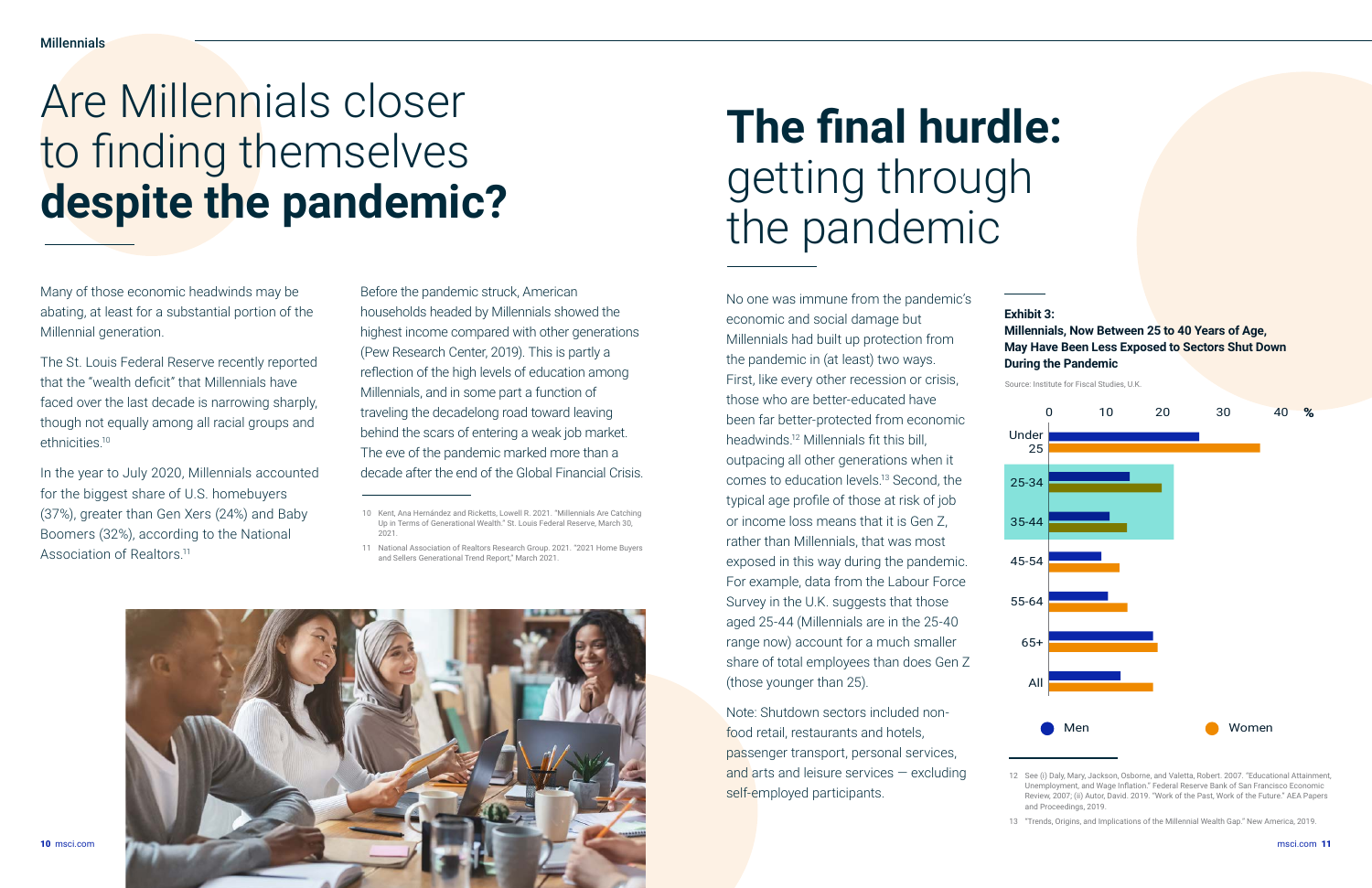There are three reasons for now considering the Millennial generation to potentially have a robust economic future. First, rather than being a "lost" generation, we have shown that they seem to be a generation that simply entered the labor force at an unlucky time and may have been about to reverse those aggregate losses before the pandemic began. Second, as we have illustrated, their lifecycle choices, while somewhat historically unconventional, seem mostly rational from an economic point of view and probably have helped position them well for the future. And, finally, Millennials' average level of education and age mean they likely are better-placed to weather the pandemic's economic fallout than a casual assessment might suggest.



# **A Millennials outlook**

## **MSCI would like to thank Manoj Pradhan, founder of Talking Head Macroeconomics, for discussions and insightful analysis of this megatrend that have facilitated the preparation of this document.**

Pradhan is the co-author of the bestseller, "The Great Demographic Reversal." He founded the independent research firm Talking Head Macroeconomics in 2016 and was previously a managing director at Morgan Stanley, where he led the Global Economics team. He joined Morgan Stanley in 2005 after serving on the faculty of the George Washington University and the State University of New York. Pradhan works on thematic global macroeconomics. He has a Ph.D. in economics from the George Washington University and a master's degree in Finance from the London Business School.